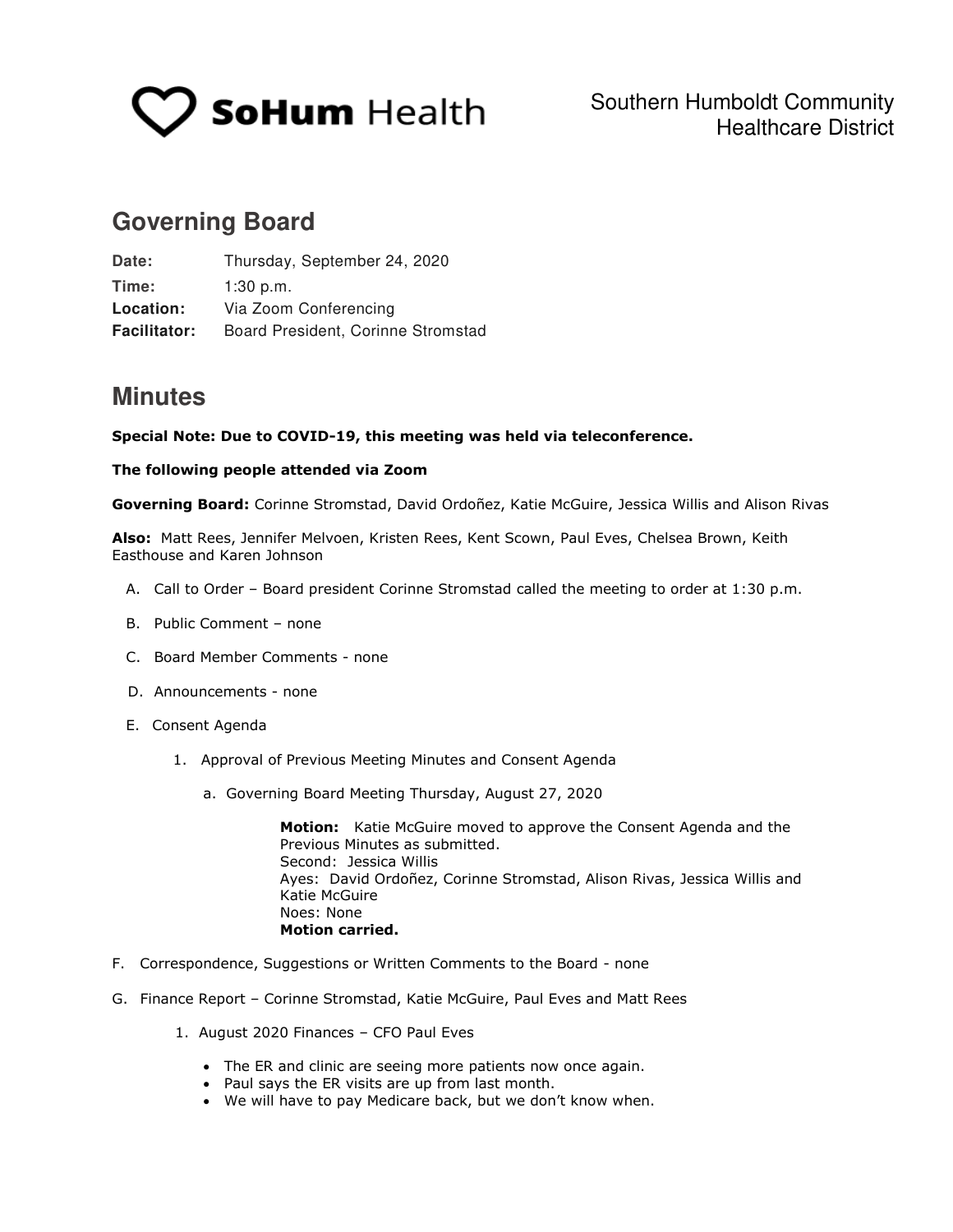**Motion:** David Ordoñez moved to approve the Financials as submitted for August 2020. Second: Katie McGuire Ayes: David Ordoñez, Corinne Stromstad, Alison Rivas, Jessica Willis and Katie McGuire Noes: None **Motion carried.** 

- 2. PFS report August 2020 Jennifer Melvoen (see separate printout)
	- Jennifer said our Uncoded/DNFB has improved over July.
	- For the week ended September 11, it was \$150,000, so the trend is holding.
- 3. HRG report August 2020 Jennifer Melvoen (see separate printout)
	- HCFS sent back 16 accounts sent back and could not be billed to Medi-Cal.
	- Registration denials were down, but the total dollars was up.
	- Self-pay adjustments only wrote off \$105 for tax vouchers.
	- Revenue hit a record high of \$1.8M in August
- H. Chief Nursing Officer's Reports Judy Gallagher
	- 1. No written report was provided and Judy Gallagher was not present at the meeting.
	- 2. Quality Assurance Performance Improvement Committee Report [H&S Code § 32155]–Kristen Rees, Chief Quality and Compliance Officer – (Jan., April, July, Oct.)
		- PRIME report is due this month.
		- Funding for July 2020 December 2020 was just approved about a week ago. Still much uncertainty as to what comes after that.
		- Kristen is working with various departments and financially incentivized quality improvement programs. She really hopes to make improvements and earn some money for the district.
		- Kristen turned in our COVID-19 SHIP grant for just over \$84,000. Hopefully it will be approved soon as both items on our grant were pre-approved by the department manager.
- I. Administrator's Report Matt Rees, CEO
	- 1. We currently have 3 CNO candidates. Two have been interviewed and we're setting up an interview for the third, hopefully next week.
	- 2. Sarah Beach has left us and we're currently interviewing for her replacement.
	- 3. We have another 1 or 2 people testing positive for COVID at our facility. Our number is up to 6.
- J. Old Business
	- 1. Patient and Family Advisory Council Kristen Rees, MPH, CPHQ
		- Kristen says it'll be ready in 1 or 2 weeks and is asking for applications now.
		- Anyone can apply. We are targeting those with recent patient experience in our district.
		- David likes the advertisements being put out by Chelsea and Kent.
- K. New Business

**Southern Humboldt Community Healthcare District • 733 Cedar Street • Garberville, CA 95542 • (707) 923-3921 • sohumhealth.org**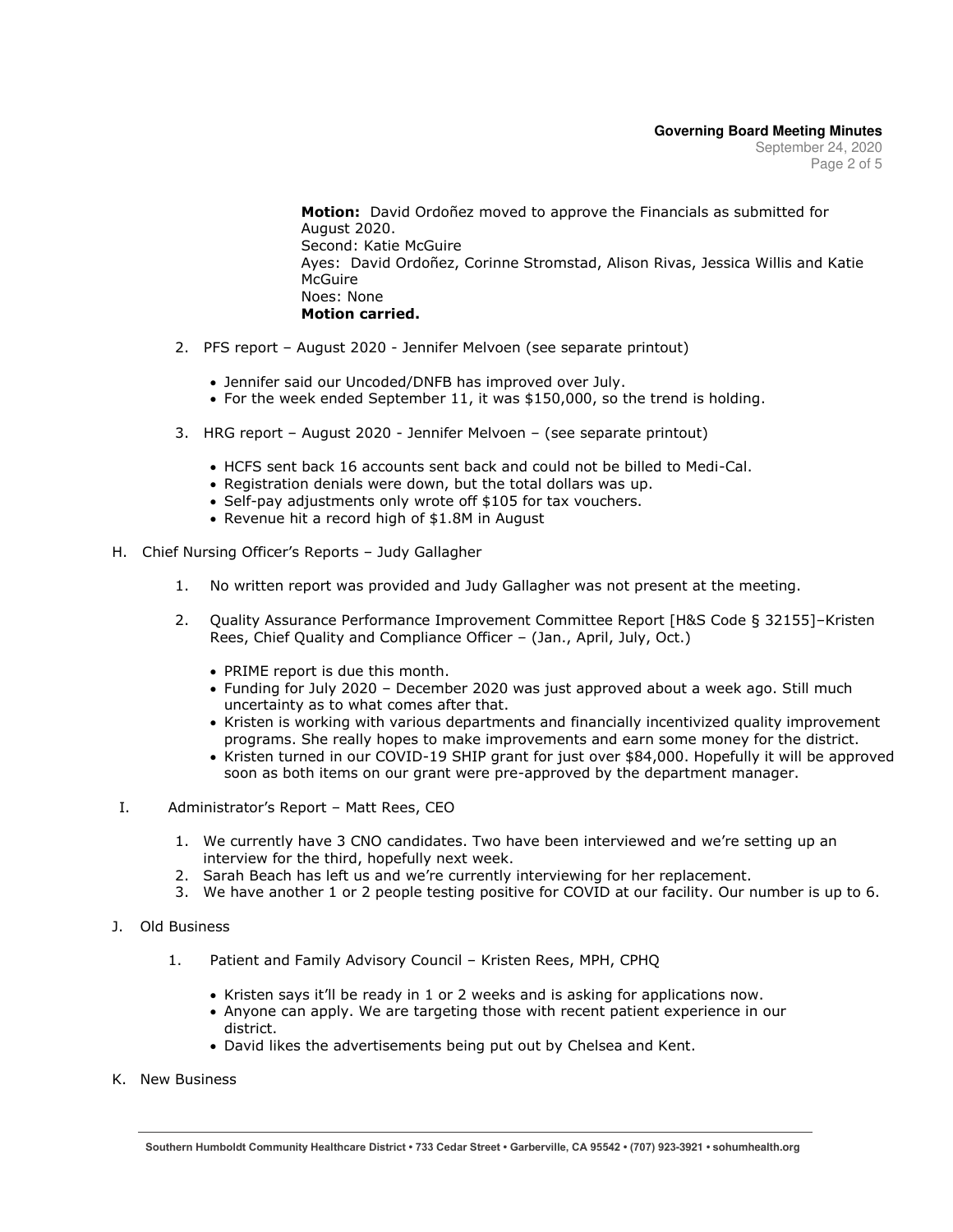1. **Approval of Resolution 20:15** – Policies and Procedures (See separate packets A and B)

**Motion:** Katie McGuire moved to approve Resolution 20:15 Policies and Procedures. Second: David Ordoñez Ayes: David Ordoñez, Corinne Stromstad, Alison Rivas, Jessica Willis and Katie McGuire Noes: None

## **Motion carried by roll call.**

- 2. Mobile Clinic approval for \$300,000 to \$400,000 Kent Scown, COO and Paul Eves, CFO
	- We are considering replacing the tent, as it is aged, has holes and is not designed for long-term use. It's about 10 years old.
	- A mobile clinic could be used in the same place as the COVID tent, then when we no longer need it for COVID, we can move it to another site for outreach services.
	- A new tent would be about \$25,000 and would need replaced periodically.
	- A used mobile van, about  $12-15$  years old, is about \$85,000 to \$140,000, they have high mileage and undersized engines. Units with model years of 2010 – 2017 are roughly the same cost a new one.
	- $\bullet$  Modular Units are \$87,000 \$100,000 for a 2015 model year.
	- New mobile vans are  $$290,000 $400,000$ . Smaller units are  $$290,000$ . They have 2 rooms with a waiting area, which modular units don't have. They are roughly 30 – 32 feet long and 80 inches high.
	- There was discussion about some of the back roads being hard to navigate. Kent says it's possible with the right equipment. A regular driver's license is all that is required to drive it.
	- Timeline of delivery of a new mobile van would be early January to early February 2021.
	- Board Member Katie McGuire asked about retrofitting the van. The cost of retrofitting the van is mostly included in the cost of the vehicle. Some smaller equipment and supplies would be needed.
	- Telehealth doesn't reimburse as well, but we'll have better reimbursements with a mobile clinic.
	- Paul discussed the estimated cost of operating the mobile clinic. Paul said we need to show how the stimulus money was spent and this would be a good to show for it. **See attached spreadsheet**.

**Motion:** David Ordoñez moved to approve \$400,000 for the purchase of a mobile van for a mobile clinic. Second: Katie McGuire

Ayes: David Ordoñez, Corinne Stromstad, Alison Rivas, Jessica Willis and Katie McGuire Noes: None

#### **Motion carried.**

- 3. 2021 CalPers Enrollment Paul Eves, CFO **(See attached spreadsheet.)**
	- Paul explained the new insurance rates for 2021. The increase is about 8.5%, but it really varies.
	- Paul said Matt wants to leave the employee's contribution the same as for 2020.
	- The increase in insurance rates for 2021 is about \$6,800, which the district is wanting to absorb, and not pass on to the employees.
	- Board Member David Ordoñez wanted to know if there was any improvement in the employee's benefits. Paul replied no.
	- Paul said about \$20,000 was paid by the district in August, 2020.
	- Board Member Corinne Stromstad wants us to let the employees know of the cost to the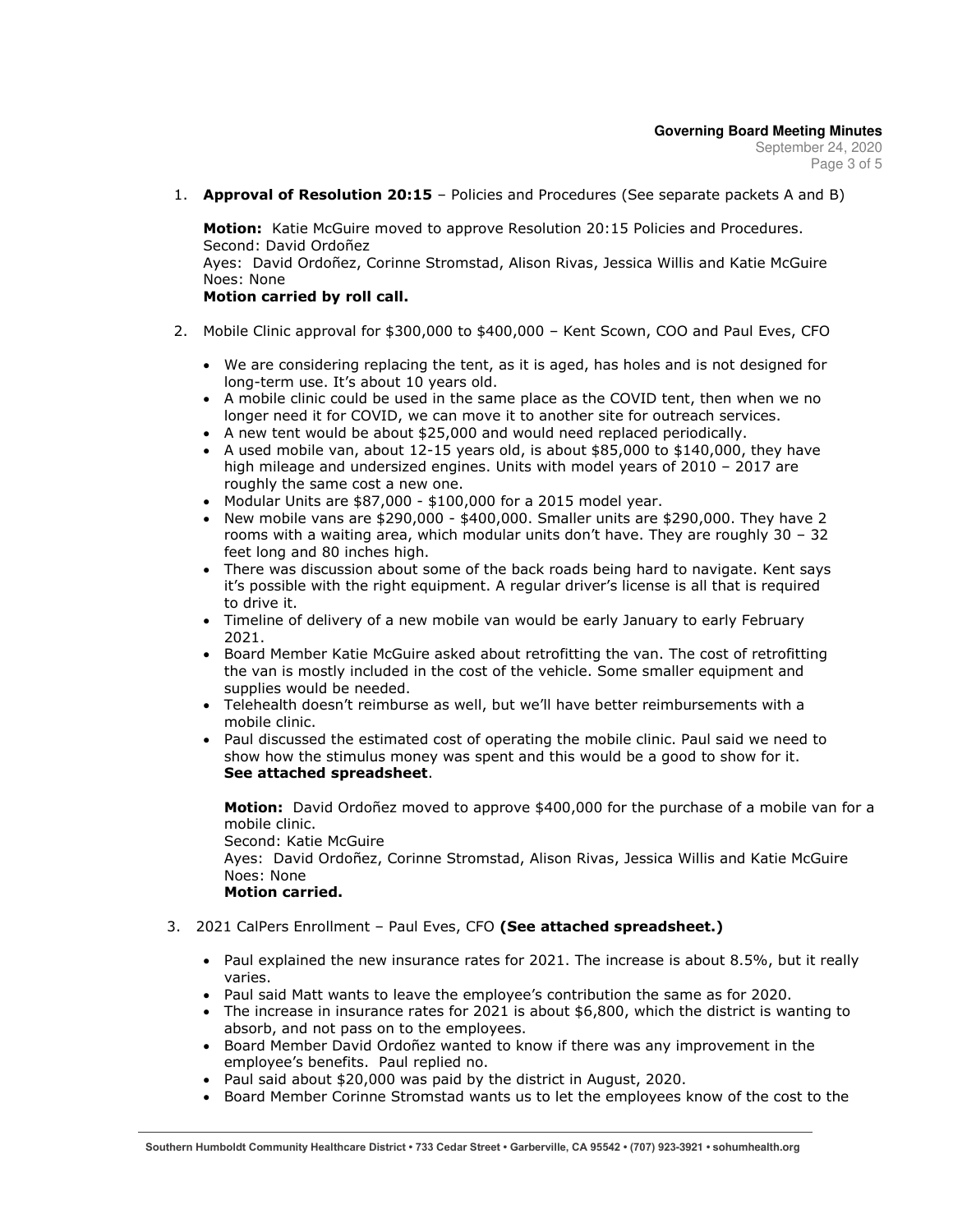district. Paul stated it is shown on the employee's wage stub.

Paul stated the benefits are about 30% of the monthly payroll cost.

**Motion:** David Ordoñez moved to approve \$400,000 for the purchase of a mobile van for a mobile clinic. Second: Katie McGuire Ayes: David Ordoñez, Corinne Stromstad, Alison Rivas, Jessica Willis and Katie McGuire Noes: None **Motion carried.** 

- 4. Pharmacy approval for \$500,000-The amount is tentative during the application process. Kent Scown, COO and Paul Eves, CFO
	- Now that Keith's Pharmacy is closed, we need a new one in Garberville.
	- The application process is several month's long and for the application we need to have a dollar amount showing how much we are willing to commit to the pharmacy, if we open one.
	- Paul states this will not be a cost reimbursement, but it will be profitable.
	- For cost-reporting reasons the Pharmacist Pejman Simanian will report to CEO Matt Rees.
	- Pejman Simanian will be the Pharmacist in charge.
	- Board Member Jessica Willis asked where it'll be located. It'll be located in current Accounting office in Administration, and will be a drive-thru.
	- Board Member David Ordoñez stated that Redwoods Rural Health Center and Cloneys are also looking at putting in a pharmacy. Kent stated if one of them do, we will stop the process and not put one in.
	- The question is if we opened a pharmacy, could we commit to \$500,000? This is not approving any money to be spent in building the pharmacy, this is only the amount we are willing to commit *if* the pharmacy is built.
	- Board Member Jessica Willis asked about the need for additional security. Kent stated yes. We would need to install alarms, cameras and secured windows.

**Motion:** Katie McGuire moved to approve \$500,000 for the commitment amount for the application process.

Second: David Ordoñez

Ayes: David Ordoñez, Corinne Stromstad, Alison Rivas, Jessica Willis and Katie McGuire Noes: None

#### **Motion carried.**

L. Meeting Evaluation - none

## M. Parking Lot

- 1. Moving towards a smoke free campus
	- Kristen is collecting Policies and Procedures from other places to help create our own new policy. We will need new signage and implementation.
	- $\bullet$  Kristen hopes to have a new policy written for our facility in the next month or two
	- Kristen asked to be added as a permanent fixture for quality and compliance to the closed session meeting agenda.
- 2. Governing Board retreat is on hold for now.
- N. Next Meeting Thursday, October 29, 2020
	- 1. QAPI Meeting Tuesday, October 13, 2020 at 2:30 p.m. Board member Jessica Willis will attend.